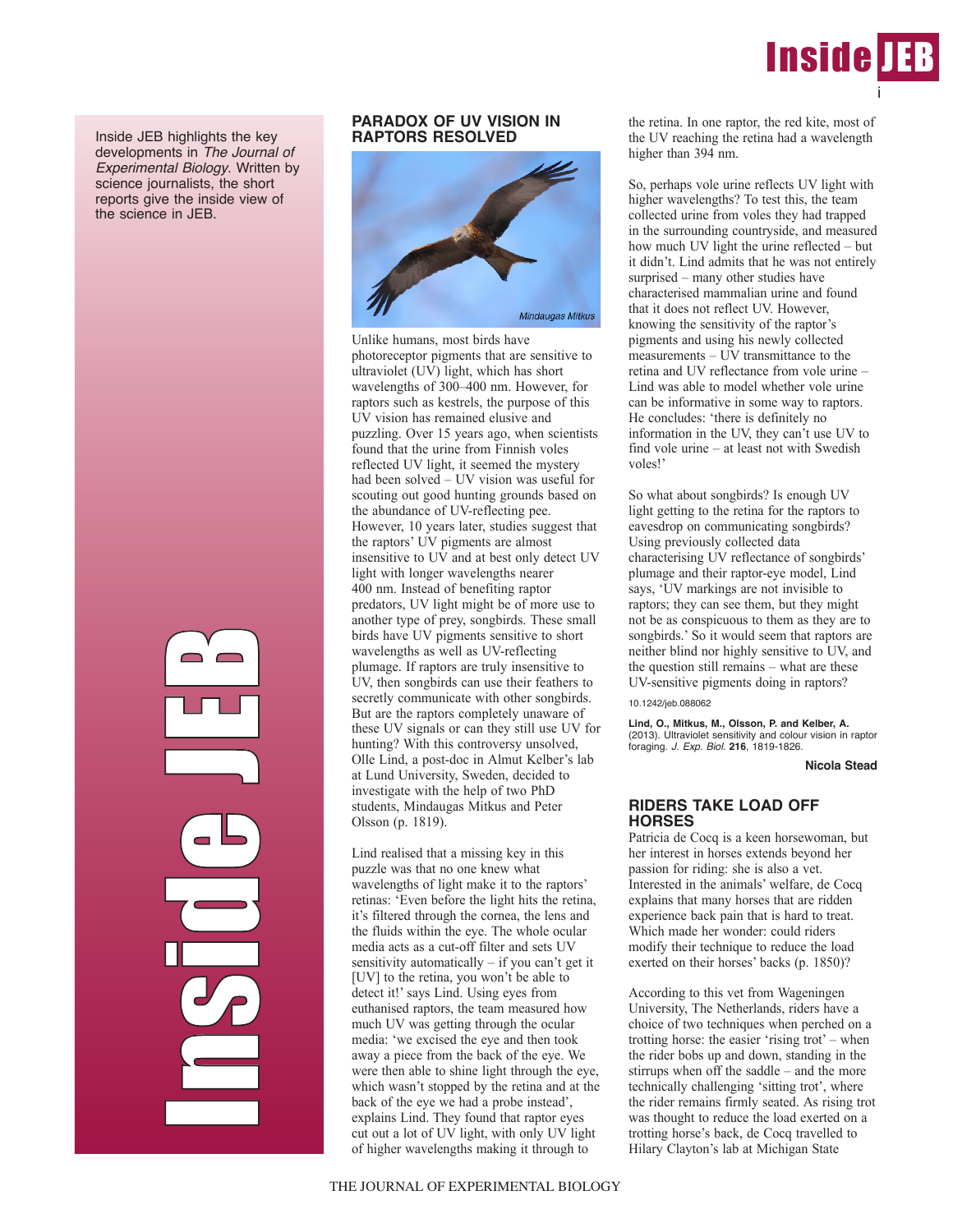



University, USA, to use Clayton's state-ofthe-art 3D motion capture equipment to test the theory. By filming experienced dressage riders as they trotted using both techniques and analysing the motion of each horse and rider, de Cocq could see that the centre of mass of riders using rising trot moved much less during the standing phase than the centre of mass of sitting trot riders, reducing the force exerted on the horse's back and lessening the chance of injury.

However, while de Cocq was analysing the data, she came across a paper in *Science* (Pfau et al., *Science*, **325**, 289) that explained how the technique used by modern jockeys – where they stand in their stirrups – had significantly improved times in horse racing. de Cocq noticed that jockeys' posture was similar to the standing phase of the rising trot. She wondered whether she could build a mathematical model of a horse and rider that would simulate the movement of a rider's centre of mass and identify factors that could reduce the force exerted by the rider on a horse's back.

Teaming up with Mees Muller and Johan van Leeuwen, de Cocq built three increasingly sophisticated models, representing the horse and rider as systems of springs, dampers and point masses. Then, by varying the stiffness of the spring representing the rider in the simplest model, de Cocq successfully reproduced the motion of the rider's centre of mass during sitting trot and when using the jockey's standing posture. Then, when she repeated the calculations using the second model where she added a damper and brief free-fall to the first model, the motion of the centre of mass of the sitting trot rider and the jockey was even more lifelike. But neither model reproduced the motion of a rider's centre of mass during rising trot until de Cocq and van Leeuwen added a second spring – mimicking the rider's leg during the standing portion of the stride – to the simulated rider spring. By alternating between the two springs – activating the leg spring during the standing portion of the stride and the rider spring during the seated portion – de Cocq successfully simulated the rising trot.

de Cocq's calculations also showed how difficult the jockey's technique is. She could only simulate the relatively smooth motion of the jockey's centre of mass using a narrow range of spring stiffnesses and damping; and only one combination of spring stiffness and damping produced the optimal situation where the jockey's centre of mass followed an almost flat line. de Cocq points out that the current technique used by jockeys requires a huge amount of strength and training and adds, 'If jockeys want to improve even more they would need to go in a straight line, not move up and down, and that would be a challenge.'

10.1242/jeb.089656

**de Cocq, P., Muller, M., Clayton, H. M. and van Leeuwen, J. L.** (2013). Modelling biomechanical requirements of a rider for different horse-riding techniques at trot. *J. Exp. Biol*. **216**, 1850-1861.

**Kathryn Knight**

## **SLOW AND STEADY WINS THE PREY FOR LEECHES**



Although leeches may have an unsavoury taste for blood, like the rest of us, they still have to eat; they are able to sense unsuspecting prey that come across their watery lairs for a drink or bath. However, as Cynthia Harley from the California Institute of Technology, USA, points out, 'If you eat living things, those living things may move. How do you determine the location of your prey? Do you, like a ballistic missile, sense them, and move quickly and blindly to their location hoping they will still be there, or do you continually update your picture of where they are?' During ballistic tracking predators periodically stop moving to re-sense the location of their victims, whereas during continuous tracking, stopping is unnecessary; predators continuously update their sensory picture of their target's whereabouts and tweak their trajectories accordingly. However, continuous tracking requires a great deal of brainpower, as predators have to simultaneously distinguish between their own movement and location and that of their prey. As leeches only have 10,000 neurons and are often stationary between bouts of either swimming or crawling, Harley and her postdoctoral advisor, Daniel Wagenaar, suspected that the leech might use the simpler of the two options. To conclusively test this, Harley recruited the help of two enthusiastic highschool students, Matthew Rossi and Javier Cienfuegos (p. 1890).

Together, the trio set up a small pond in the laboratory and mimicked prey movements in the water by attaching a piston to a moving speaker. 'First we asked what happens if, after the animal starts moving, we turn the speaker off. If they were ballistically tracking [their target], it wouldn't matter because they've already sensed where the thing is and they've already determined where they're going to go', explains Harley. However, to their surprise, they found the opposite: 'Well, they got lost, whereas if you kept the speaker going they were fine', recalls Harley. So, the first results suggested that maybe the leeches were not ballistically tracking their prey after all.

However, given that motionless bouts, which are key signatures of ballistic tracking, are so ingrained in the leeches' behaviour, the team decided to test the leeches again in a different experiment. They reasoned that perhaps because the prey-like stimulus was removed, the leech assumed that their intended victim had left the vicinity – why waste energy tracking something that is not there? 'We decided to use two speakers, and once the leech had determined the direction of movement [towards the first speaker], we switched to the other. We wanted see if it would go towards the first one or towards the second one', says Harley. They never approached the first speaker and instead behaved as if the second speaker was the only one – strong evidence that the leeches were continuously updating the position of their target.

If they were not tracking ballistically, then maybe the leeches were not using their stationary periods for tracking either. The team decided to test whether the leeches tracked whilst swimming or crawling. To begin with, Rossi and Cienfuegos patiently sat and watched the leeches switching on the speaker only when they crawled. They repeated the experiment only stimulating the leeches when they were swimming. 'We found that stimulating them during crawling didn't decrease their success rate at finding the speaker, whereas when we stimulated during swimming, they never found the stimulus – they were terrible at it', says Harley. Despite swimming being the faster of the two movements, it seems that when it comes to tracking prey, crawling is essential, and when stimulated, the leeches were more likely to crawl. So, slow and steady wins the prey!

#### 10.1242/jeb.087460

**Harley, C. M., Rossi, M., Cienfuegos, J. and Wagenaar, D.** (2013). Discontinuous locomotion and prey sensing in the leech. *J. Exp. Biol.* **216**, 1890- 1897.